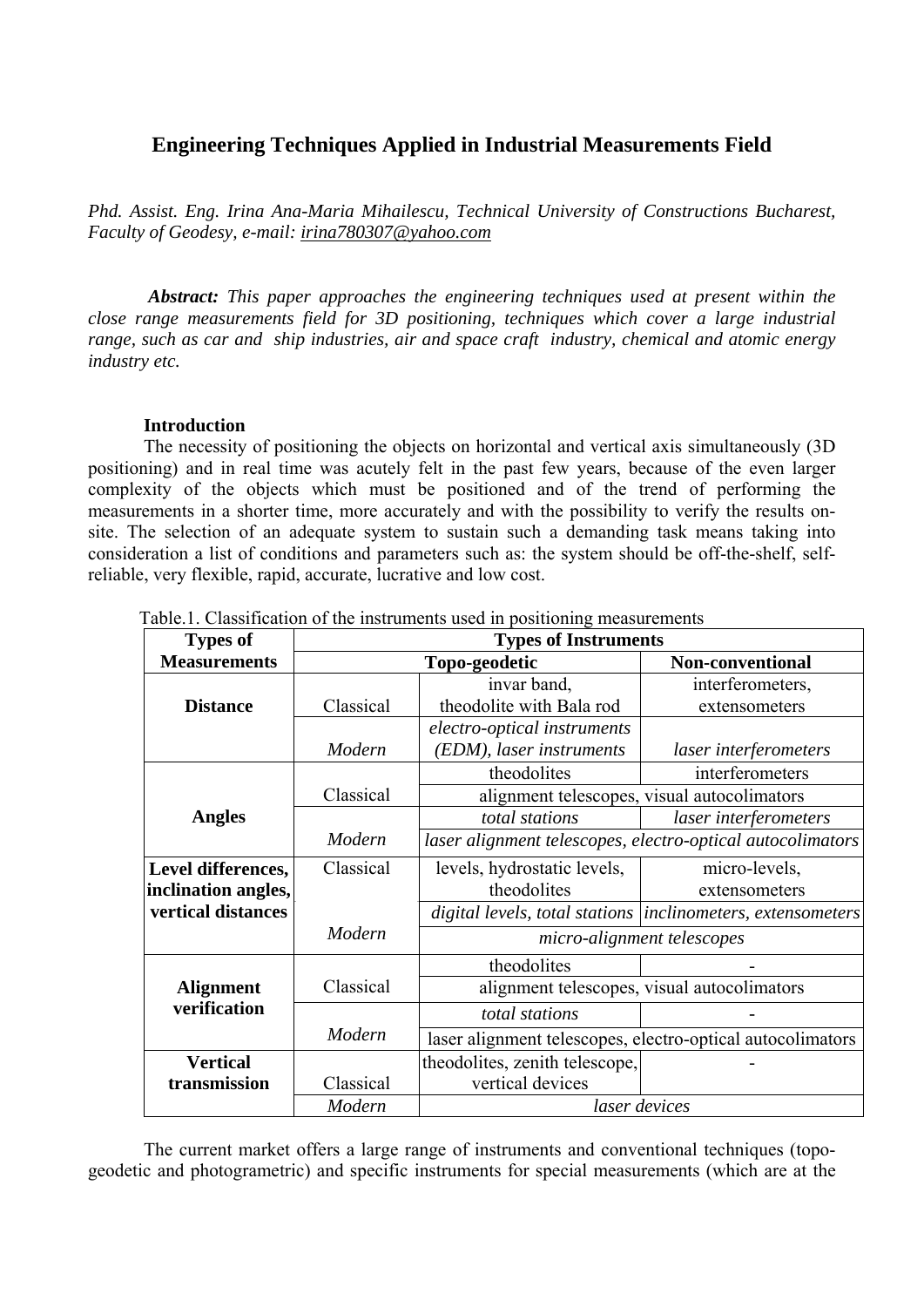border between geodesy and physics) that can meet almost any requirement related to the positioning of the objects (see table 1).

A high novelty for this clasification is represented by the 3D scanners and the laser trackers, which alow the real-time determination of the 3D coordinates of a large number of object points. Also, a new technology that competes with the 3D scanners and laser trackers from the view point of the measurement speed compared to the high volume of data, comes from the field of close range terrestrial photogrammetry, and it is represented by the digital off-line and on-line CCD sensor systems.

## **1. Topo-geodetic technology**

In order to face the more and more challenging current tasks for 3D positioning in a short period of time, or sometimes in real time, it is necessary to follow the process in a cycle of measurements comprising the stages of initial positioning, measurement and repositioning, and, if necessary, this cycle can be repeted until the designed position of the object is obtained. This can be maid by means of the new techniques: industrial total stations, laser trackers and 3D scanners.

#### **a). Industrial Total Stations**

These are modern topo-geodetic high accuracy instruments, which combine a device for measuring the horizontal and vertical angles, a distance measuring device EDM (**E**lectro-optical **D**istance **M**eter) and a software for data processing and registration.

The measuring principle of the EDM is:

$$
D = (N \times \lambda + \Phi)/2
$$

where: N – number of wave lengths recorded,  $\lambda$  – wave length,  $\Phi$  – initial phase.

|                                 |                       | <b>TDM</b>    | <b>TDA</b>      |
|---------------------------------|-----------------------|---------------|-----------------|
| <b>Technical Specifications</b> |                       | 5000          | 5005            |
| Angle measurement accuracy      |                       | $0.5$ $\cdot$ |                 |
| Distance measurement accuracy   |                       | $1mm+2ppm$    |                 |
|                                 | corner-cube reflector | $2 - 600$ m   |                 |
| Distance range                  | reflecting foil       |               | $1-180$ m       |
| Speed of ATR tracking (for      | longitudinal          |               | $4 \text{ m/s}$ |
| 10m distance)                   | transversal           |               | $3 \text{ m/s}$ |

| Table 2. Leica TDM 5000/TDA 5005 |
|----------------------------------|
|----------------------------------|

The ATR device (**A**utomatic **T**arget **R**ecognition) of the TDA 5005 is used for tracking the targets on the object to be measured, and it allows the automation of the entire positioning process.

Besides the common TDM 5000 and TDA 5005 characteristics, the TM5001 total station has an autocolimation device integrated in the telescope, which allows the measuring of every inclination that has a reflector target mounted on the object. The field of view is 2.08m/100m and 0.26/10m, the minimum aiming distance is 0.6 m and the magnification power is  $32x$ .

The industrial total stations are, at present, very accurate devices for making the engineer's job easier, regarding the shorter time loss in the process, reliability and accuracy.

#### **b). Laser trackers**

The laser trackers are instruments for measuring, in real time and with high accuracy, the 3D coordinates of the moving targets, based on polar measuring mode – angles and distance. The combination of the horizontal and vertical angles with the distance to the object point allows the calculation of the object position with an accuracy of several microns, for object volumes (diameters) up to several tens of meters. These instruments comprise a laser interferometer (IFM –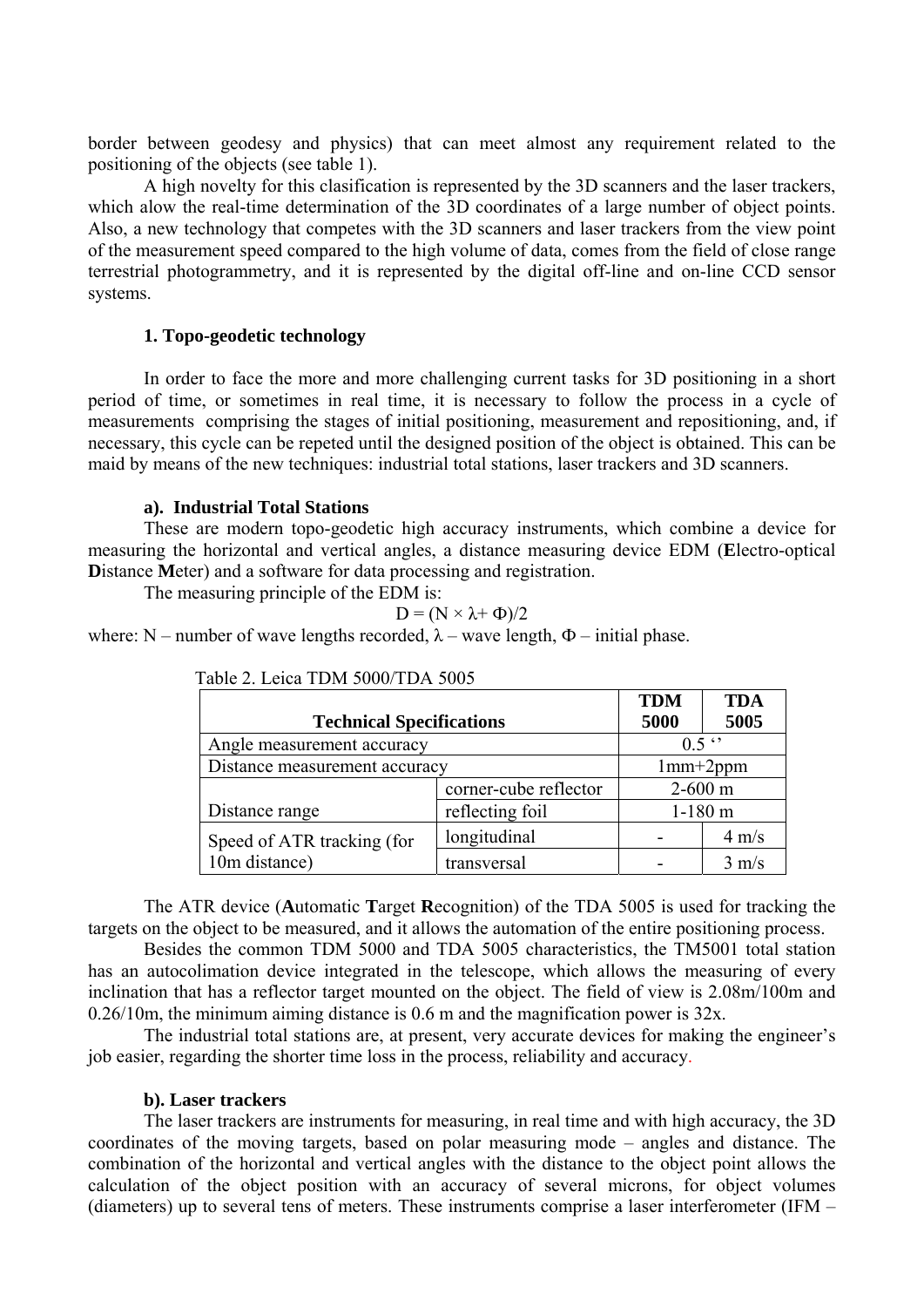**I**nter**F**ero**M**eter) for measuring the distance to the object-point, and high precision sensors for measuring the horizontal and vertical angles; certain types of the laser trackers, like LTD 709 or LTD840 comprise an ADM device (**A**bsolute **D**istance **M**eter).

Although both devices are used to measure the distance with high accuracy, the laser interferometer is used to measure the distance only to one mobile point, provided that the connection between the instrument and the reflector was permanent, every interruption leading to the necessity to reset the coordinates system. The ADM device is used to measure the distance to the targets mounted on the object without the necessity of fulfilling this condition.

| Table 5. Leita Lasel Tiatreis           |                       |  |  |
|-----------------------------------------|-----------------------|--|--|
| <b>General Technical Specifications</b> |                       |  |  |
| Tracking speed<br>$4-6$ m/s             |                       |  |  |
|                                         | $1000 - 3000$ points/ |  |  |
| Maximum measurement speed               | sec                   |  |  |
| Distance range                          | max 40 m              |  |  |
| ADM measuring accuracy                  | $25 \mu m/40 m$       |  |  |
| 3D coordinate accuracy                  | $10\mu m + 5\mu m/m$  |  |  |

Table 3. Leica Laser Trackers

 The advantages of these special instruments are: the high speed of data acquisition each point being measured in a few seconds, the range of measuring with the laser - several tens of meters - that allows the measurement of high volume objects, the presence of only one operator, the possibility to use the system in difficult enviroments. Limitations: the interferometer's laser beam must not be interrupted during measurement (for the instruments that do not have an ADM device, like LT 640), and the high cost of the entire system.

#### **c). 3D scanners**

At the begining of this century, a new engineering concept has dramatically improved the possibility of fast measuring the spatial position of objects, and this is represented by the instruments based on 3D scanning, the so-called **H**igh **D**efinition **S**urveying technique – HDS. This technique is a very lucrative non-conventional method for several reasons: a short period of time is needed to perform the measurements, very high accuracy of the results, high detail level and low costs related to the objects volume which can thus be measured or positioned. Also it offers the possibility of visualizing the scanned object right after the measurement session and making 2D maps or cross sections through the 3D model.

These instruments measure the horizontal and vertical angles, and the distance to the object point. The possibility of measuring the distance classifies the scanning instruments in three categories: "time of flight" procedure based scanners – for measuring distances up to several hundreds of meters, scanners based on measuring the phase – used for medium distances up to 100 m, and scanners based on the traingulation method – for very short distances, with an accuracy of several microns (Vi 910 3D scanner from Minolta and GS 200 from Mensi).

|                    |                    | <b>Measurement</b> |                             |
|--------------------|--------------------|--------------------|-----------------------------|
| <b>Measurement</b> | <b>Measurement</b> | <b>Accuracy</b>    |                             |
| <b>Technique</b>   | Range (m)          | $(\mathbf{mm})$    | <b>Producers</b>            |
|                    | ${}< 1000$         | < 20               | Leica, Mensi, Optech, Riegl |
| "Time of flight"   | < 100              | $\leq 10$          | Optech, Riegl               |
| Phase measurement  | < 100              | <10                | Leica, VisImage             |
| Triangulation      | < 5                |                    | Mensi, Minolta              |

| Table 4. 3D Scanners Classification |  |  |
|-------------------------------------|--|--|
|-------------------------------------|--|--|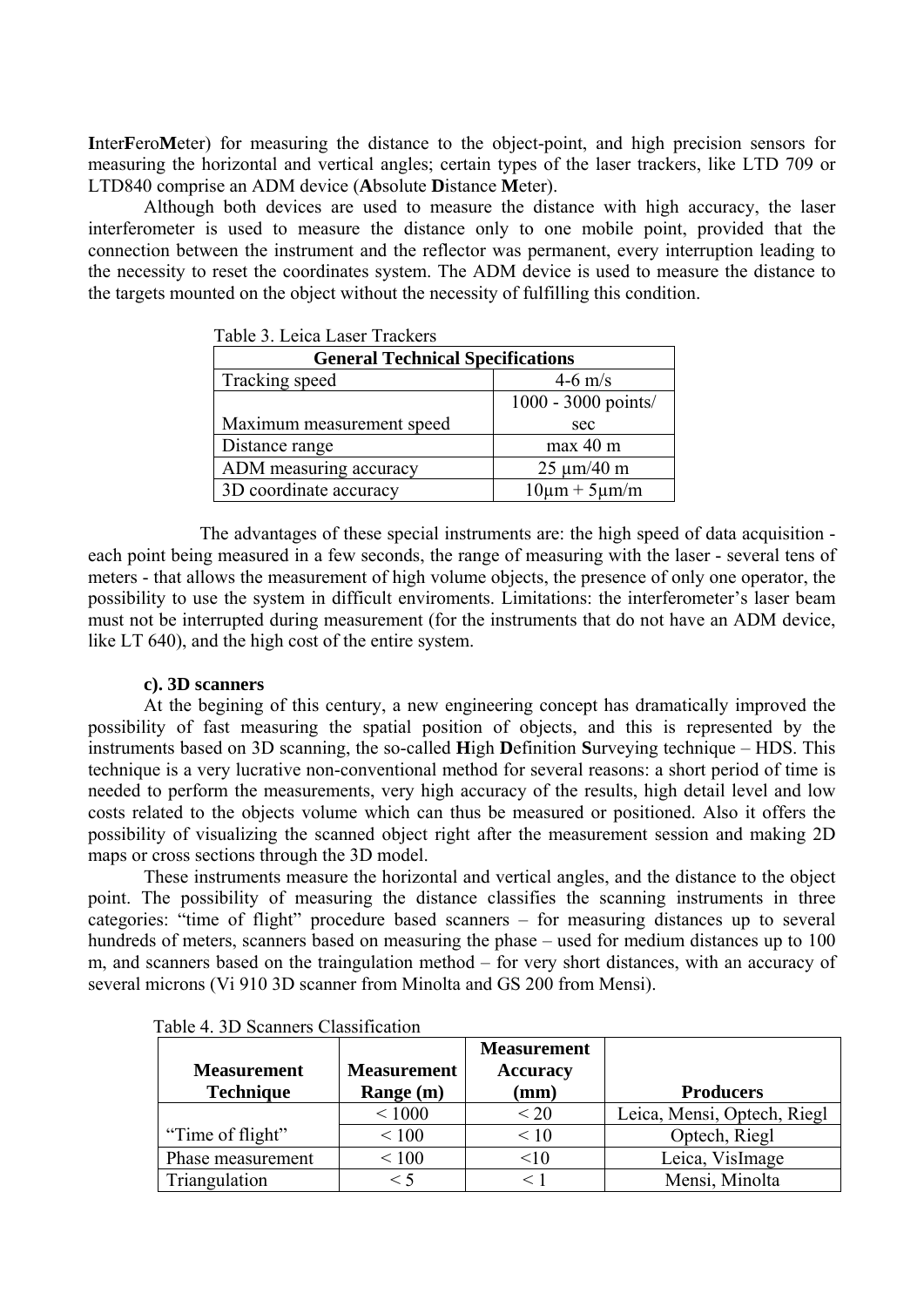







 *Fig.1. HDS 3000 / HDS 4500 / Vi 190-Minolta / GS 200 - Mensi* 

|                              | Table 5. Leica 3D Scanners      |                   |                 |
|------------------------------|---------------------------------|-------------------|-----------------|
|                              | <b>Technical Specifications</b> |                   | <b>HDS 4500</b> |
| Distance (measurement) range |                                 | $< 100 \text{ m}$ | $<$ 53 m        |
|                              | horizontal                      |                   |                 |
| Scanning                     | plane                           | $360^\circ$       | $360^\circ$     |
| field-of-view                | vertical plane                  | $270^\circ$       | $310^\circ$     |
| Single point                 | distance                        | 4 mm              | $\leq$ 3 mm     |
| determination                | horizontal and                  |                   |                 |
| accuracy                     | vertical angles                 | $60 \mu$ rad      | $350 \mu$ rad   |
| Scanning rate                |                                 |                   | 500 000 pcte/s  |
|                              | Measuring method                |                   | phase           |

# **2. Short Range Digital Photogrammetry**

 Short range digital photogrammetry, also known as videogrammetry, was not sufficiently sofisticated at the begining to face the challenging tasks related to accuracy, which were very well resolved by means of industrial theodolites, laser trackers or classic film based photogrammetry. The last 10 years were the most active from the point of view of the innovations, integrating the photogrammetric techniques with CAD techniques (**C**omputer **A**ided **D**esign) or CAM (**C**omputer **A**ided **M**anufacturing) and developing high resolution multi CCD sensors systems even for dynamic measurements in real time.

Thus the high precision and fast measurement requirements lead to the development of different types of industrial photogrammetric systems, which can be used in off-line and on-line mode. Though both systems have as a comon feature the determination of the 3D object coordinates by means of the 3D object-space reconstruction using bidimensional images, they present differences in terms of accuracy, automation degree, flexibility, etc.

The *off-line systems* are implemented in certain sectors of the aircraft or maritime industry, where the real-time factor is not very important. They are caracterised by the differentiation of the data processing stage from the data acquisition stage through the measurement of all the images taken from all the net stations. Also, they are more flexible than the on-line systems as regards the improvement of the precision that can go up to 1:200 000 from the main dimension of the object.

The *on-line systems* are very useful for the measurement and registration of dynamic events, as for example in the automobile industry assembly lines, where the production rate is very high, or in the dynamic testing stage in the aircraft industry. They are caracterised by: real-time results of data processing from measurements, and system net made only of digital sensors, and not of film cameras. The measurement precision of the 3D coordinate is within 1 :50 000 and 1 : 70 000. The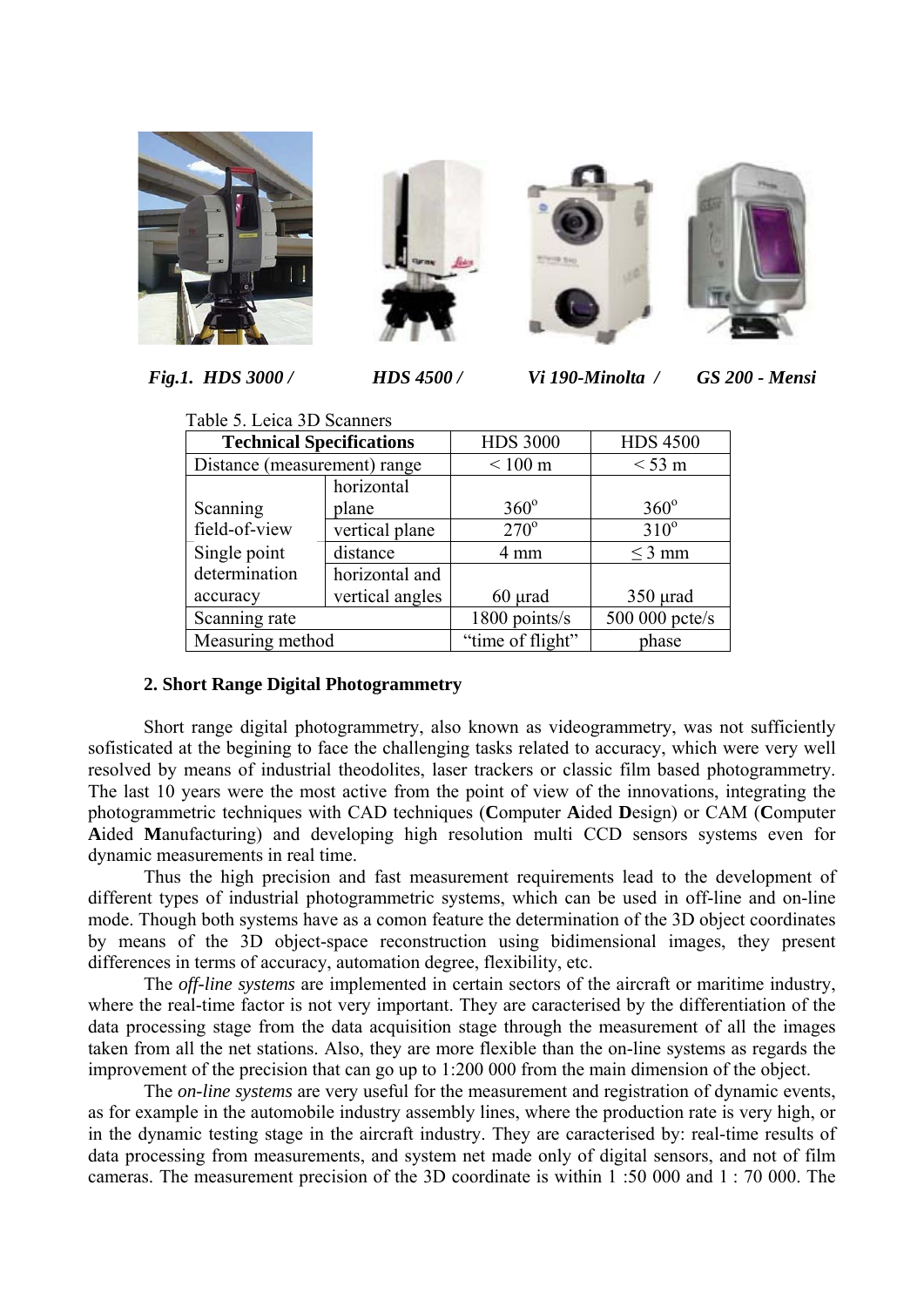higher the resolution of the photogrammetric sensor, the higher the 3D coordinates determination (see Table 5).

|                  | <b>Focal</b> | Field-of- | <b>Precision for</b> | <b>Precision for</b> |
|------------------|--------------|-----------|----------------------|----------------------|
| <b>Image</b>     | Length       | view      | $1/30$ pixels        | $1/3$ pixels         |
| <b>Dimension</b> | (mm)         |           | resolution           | resolution           |
| $4k \times 4k$   | 40           | 48        | 1:200 000            | 1:20 000             |
| $3k \times 2k$   | 28           | 50        | 1:140 000            | 1:14000              |
| $2k \times 2k$   | 20           | 48        | 1:100 000            | 1:10 000             |
| $1.5k \times 1k$ | 18           | 40        | 1:85 000             | 1:8 500              |
| $1k \times 1k$   | 14           | 36        | 1:70 000             | 1:7000               |

|  | Table 5. 3D Coordinates Precision |  |
|--|-----------------------------------|--|
|--|-----------------------------------|--|

*INCA 3 (INtelligence CAmera) - Geodetic Services Inc*. - is a high accuracy digital camera that integrates a high resolution CCD sensor (**C**harge-**C**oupled **D**evice) and a last generation computer for automatic industrial measurements proccesing.





Fig.1. INCA 3 Digital Camera Fig.2. PRO-SPOT Projection System

This camera was designed for on-line and off-line measurement modes and it can be used in hostile and unstable industrial enviroments (high temperature, vibrations) for measuring and inspecting dynamic or static large volume objects in the aircraft, maritime and nuclear industries.

|  | Table 5. INCA 3 Digital Camera<br><b>Technical Specifications</b> |                     |
|--|-------------------------------------------------------------------|---------------------|
|  |                                                                   |                     |
|  | Accuracy                                                          | $5\mu m + 5\mu m/m$ |
|  | Focal length                                                      | $21 \text{ mm}$     |
|  | Sensor                                                            | 8 MP                |

Right after the images are taken, the V-STARS software processes the images automatically and computes the 3D coordinates. This software has powerful tools for analysis during measurement, visualization and statistics, for transfering the data to other CAD environment or to another software package.

 A limitating factor for the digital photogrammetric technique could be the fact that several thousands of targets must be attached to the measured objects, this action being a time and money consumer. A stroboscopic projector for projecting dot-targets on the measured object can be used in order to deal with this problem, such as a PRO-SPOT projector used with INCA camera (see fig. 2.)

Presently, the industrial photogrammetric methods and techniques can be defined as mature because of the high productivity, flexibility, accuracy, robustness and high confidence in results.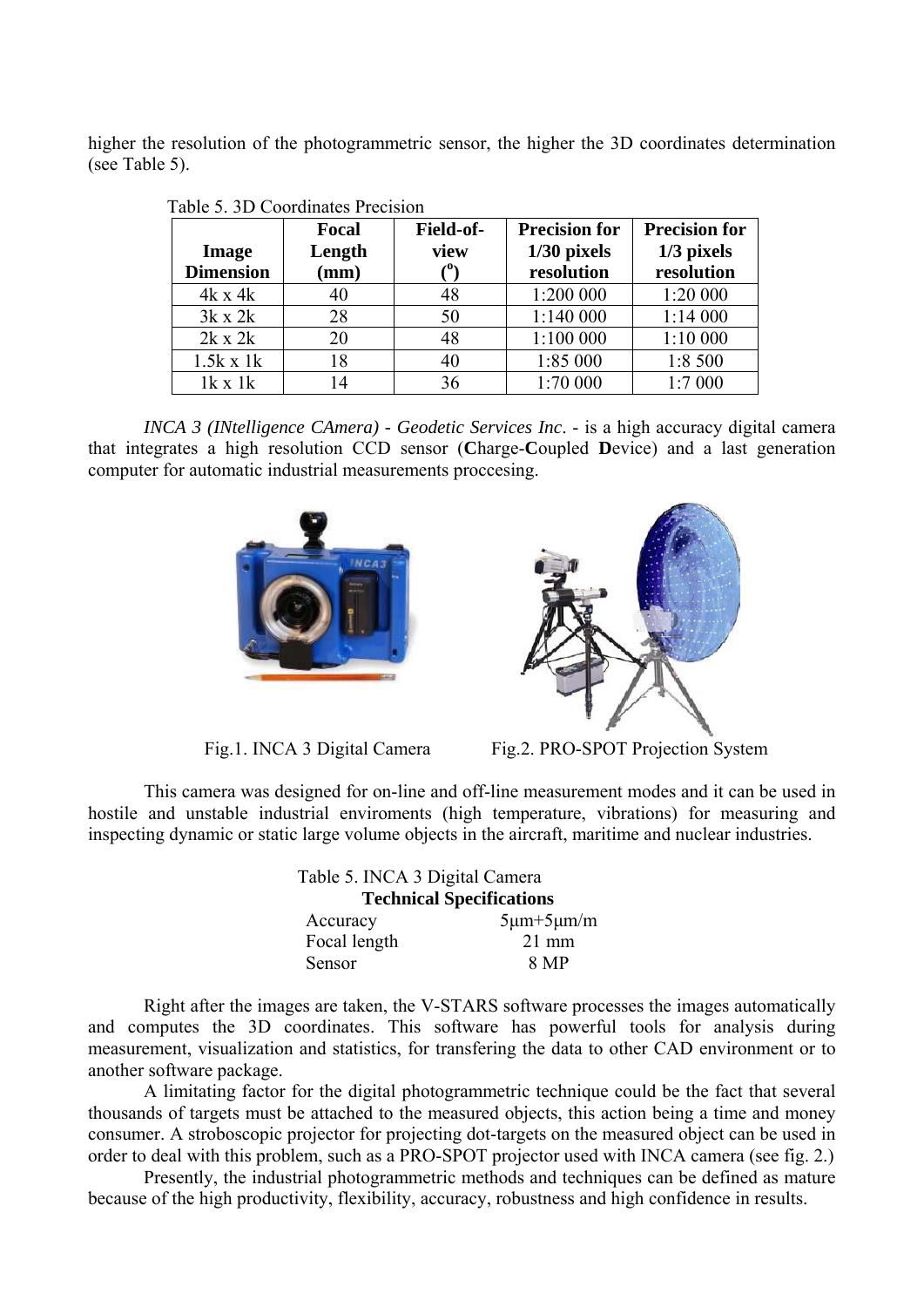#### **3. Unconventional Technology**

Due to the necessity of working with special industrial objects and to the special working conditions, the geodetic engineers have been forced to utilize measurement instruments usually used in the automobile industry and physics laboratories, and use them in the surveying process. In time, just like the topo-geodetic instruments, non-conventional techniques developed thanks to the opening to various fields and to the necessity to automate the entire surveying process, from classic interferometry and alignment devices to modern laser devices.

#### **a). Laser Interferometer**

The interferometer is an instrument whose principle is older than one century, used to measure distances up to 100 m with high accuracy (max. 1 nm), knowing the length of the stable wave of the electro-magnetic radiation used. Also, it is used to verify the object geometry by measuring small angles, verifying the perpendicularity of two directions or the offset from rectilinearity and smoothness; it can determine speed and acceleration.

It is based on the light waves collision principle – Michelson principle – a coherent beam of light is split in two: the first is used as a reference, the second is reflected back from a reflective mirror, and it collides with the first beam. The number of the registered resulting fringes gives the distance between the interferometer and the mirror.

Changing the white light with a laser allowed the measurement of longer distances and improved the accuracy of determinations, because of the stability of the laser beam. A second inprovement of the Michelson interferometer is the changing of the reflective mirrors with cornercube reflectors, which ensure the paralelism between the reflected and incident beams regardless of the incidence angle, and the third is the introduction of the photo-electrical cells which transform the fringes into impulses in order to obtain the offset and movement direction of the reflector.

 The Zeeman laser interferometer, based on Zeeman principle, has a two-frequency He-Ne laser. This characteristic introduces a series of advantages: only 5% signal loss (50% for Michelson interferometers), there is no need for periodical electric and laser intensity adjustments, and it tolerates the signal variation induced by the reflector rotation.

Agilent 559A laser interferometer (Hewlett Packard) is an instrument based on Zeeman principle, and has the following parameters.

|                             | Table 7. Agilent 559A laser interferometer |                             |  |
|-----------------------------|--------------------------------------------|-----------------------------|--|
|                             | <b>Technical Specifications</b>            |                             |  |
| He-Ne Laser Characteristics |                                            |                             |  |
| Vaccum wave length          |                                            | 632,991 nm                  |  |
| Wave length accuracy        |                                            | $\pm 0.01$ ppm              |  |
| Beam diameter               |                                            | $6 \text{ mm}$              |  |
|                             | Distance Measurement                       |                             |  |
| Range                       |                                            | $40 - 80$ m                 |  |
| Accuracy                    |                                            | $20^0$ $\pm 1.5$ ppm        |  |
| depending on the            | $15^0 - 25^0$                              | $\pm 1.7$ ppm               |  |
| temperature                 | $0^0 - 45^0$                               | $\pm 3.0$ ppm               |  |
| Angle Measurement           |                                            |                             |  |
| Range                       |                                            | $\pm 10^{0}$ - $\pm 20^{0}$ |  |
| Accuracy                    |                                            | $\pm$ 0.2 % /angle          |  |
|                             |                                            | $\pm 0.05$ "/m              |  |
| Resolution                  |                                            | $0.05$ "                    |  |
| Minimum distance between    |                                            | 15 <sub>m</sub>             |  |
| laser and reflector         |                                            |                             |  |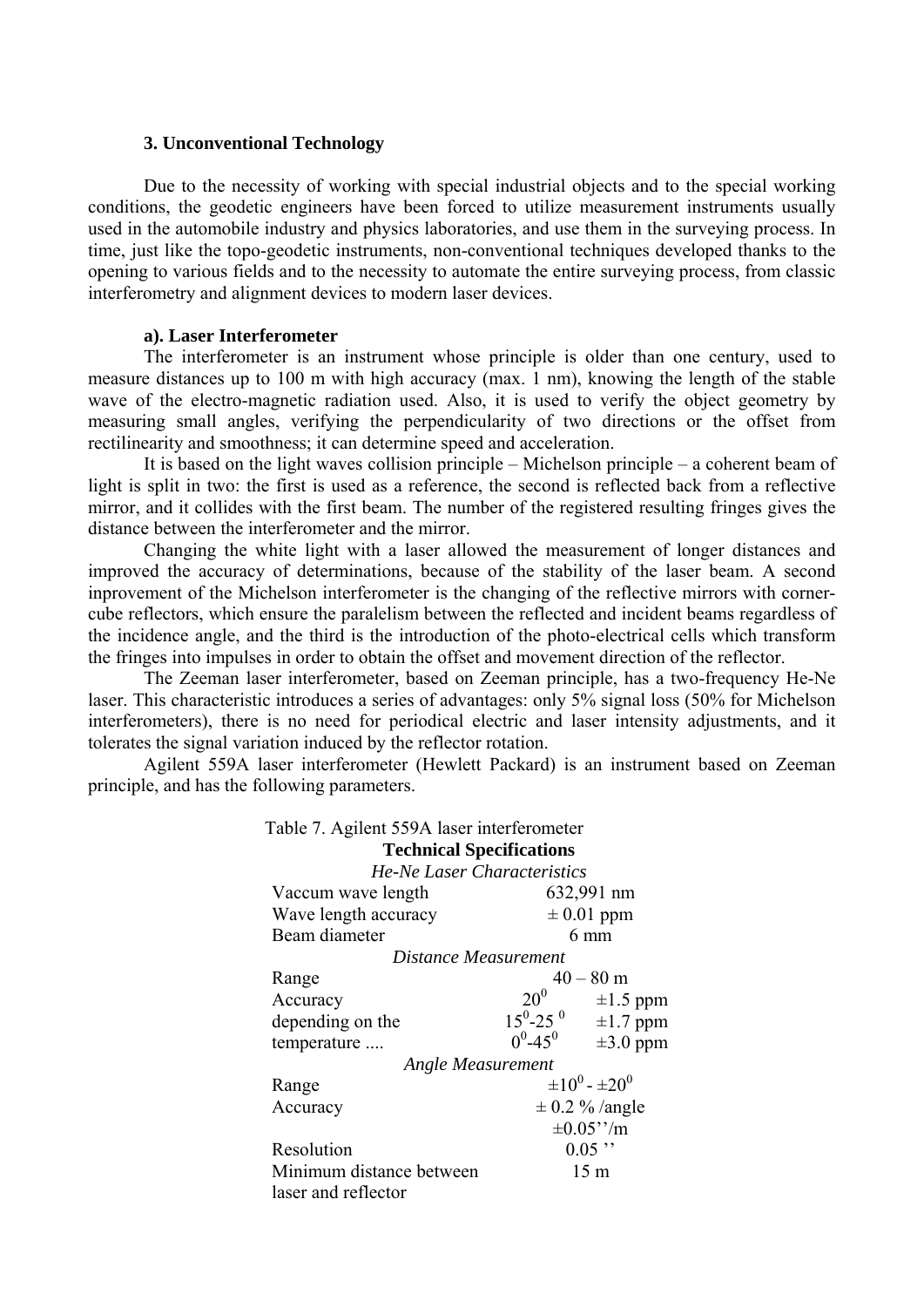The distance measuring principle is:

$$
\begin{array}{c}D=N_{\lambda}\times\lambda_{air}\\ D=N_{\lambda}\times\lambda_{vaccum}\times C_n\ (C_n=1/n)\end{array}
$$

where:  $N_{\lambda}$  – number of registered wave lengths,  $\lambda_{air}$  – laser beam wave length in the air,  $\lambda_{vacuum}$  – laser beam wave length in vaccum,  $C_n$  – atmospheric compensation factor, n – atmospheric reflective factor.

Measuring of small offset angles can be made using two frequency laser interferometer:

$$
\Theta = \arcsin ((L_1 - L_2)/S)
$$

where:  $L_1$  and  $L_2$  - wave lengths and S – the reflector constant

## **b). Laser Alignement Telescopes**

 Laser alignement telescopes are instruments used to check the alignement, paralelism and perpendicularity of two directions, the surfaces plane geometry etc. They have a high stable laser transmitter with an integrated device for the precise alignment control of the transmitted beam.

The receiver is a high accuracy positioning device with an integrated software package for automatic processing and registration of collected data. An example of laser alignement telescope is a Taylor-Hobson product from Spectrum Metrology.

| <b>Technical Specifications</b> |              |  |  |
|---------------------------------|--------------|--|--|
| Range of measurement $(x,y)$    | $\pm$ 5 mm   |  |  |
| Measurement resolution          | $0.1$ mm     |  |  |
| Range of distance               | $0.1 - 10$ m |  |  |
| Wave linearity accuracy         | $0.4\%$      |  |  |

Table 7. Taylor-Hobson Laser Alignement Telescope

## **c). Electro-Optical Autocolimators**

Electro-optical autocolimators are used to determine with high accuracy the small offset angles and to verify the parallelism between two directions.



Fig.3. DA 400 - Taylor-Hobson Autocolimator

The measurement principle consists in projecting a light beam on a reflective target through the autocolimator telescope. The light beam intensity is very important because many applications need to measure long distances (up to tens of meters) and the convergent lenses ensure this quality. After the beam passes through the beamsplitter, it enters the objective lens, where it is collimated and then reflected back to the objective by a mirror (or reflector-target). The deviation of the mirror with  $\Theta$  creates an offset of the returned image with a distance X, which can be automatically measured.